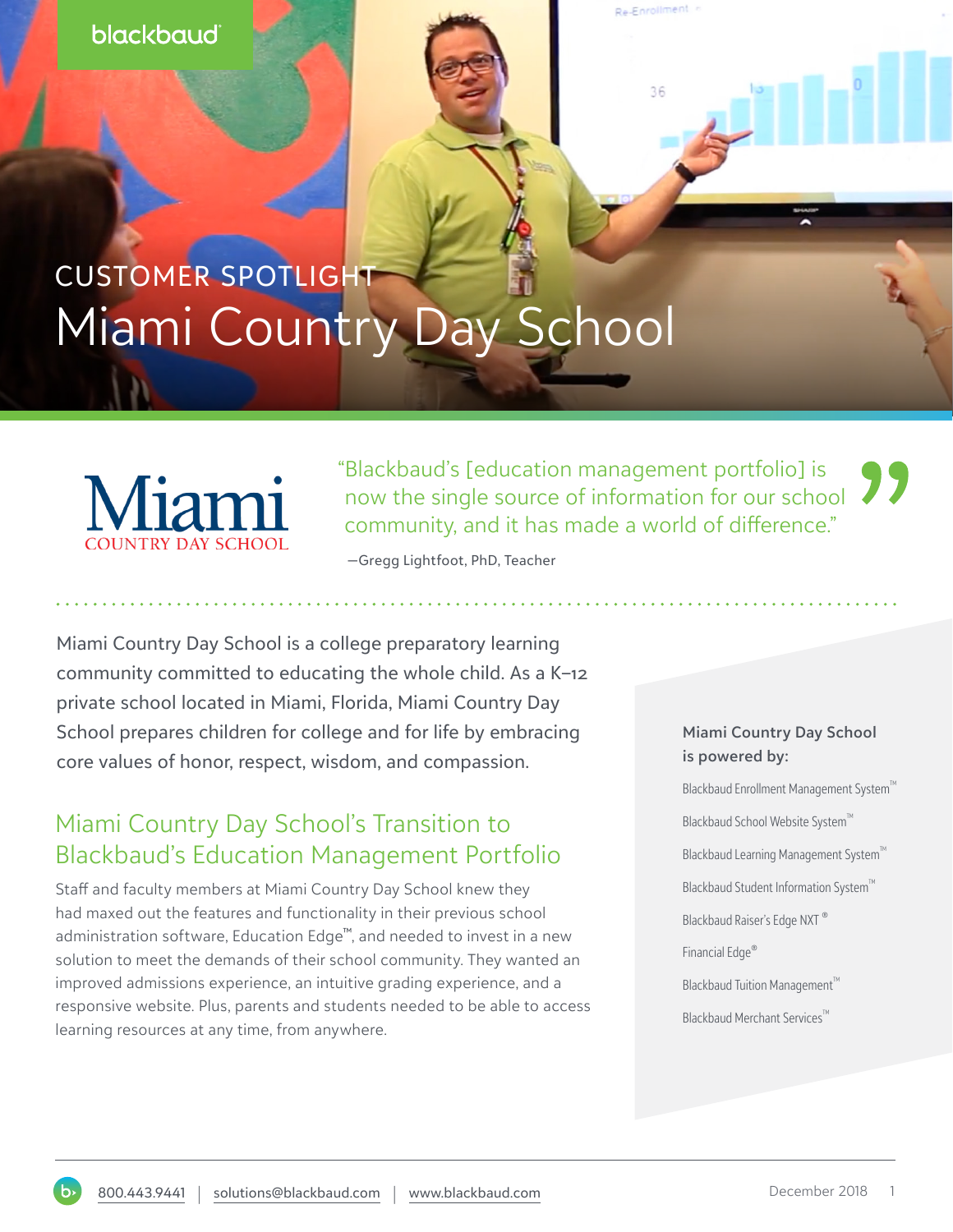Miami Country Day School chose Blackbaud's education management portfolio—including Blackbaud Enrollment Management System, Blackbaud School Website System, Blackbaud Learning Management System, and Blackbaud Student Information System—to meet the demands of faculty members, teachers, parents, board members, and students and to connect the entire school.

### An Intuitive Interface Makes for Easy Adoption

Making the transition to a new solution can be frustrating, especially with veteran faculty members who may be more resistant to change. With a userfriendly, intuitive interface, Blackbaud's education management portfolio smoothed the move for Miami Country Day School.

"I'm so proud of our faculty members who embraced Blackbaud's [education management portfolio] the way they did," Director of Upper School Glen Turf said. "I saw them try new things that I have never seen them try before."

Blackbaud's education management portfolio also makes it easy for parents to access information they need. Julie Pronesti, a parent and board member, loves being able to look up her son's information right from her phone. "I know on a daily basis how my son is doing or if he has a quiz. I can look up what I want, find it, and I'm done," Julie explained. "It makes the parent experience so much better."

"Blackbaud's *<u>Feducation</u>* management portfolio] just works. [The solutions] work for my students. They work for my faculty, my parents...and they work for me."

 —Jimmy Cudzilo, Director of Data and Web Services